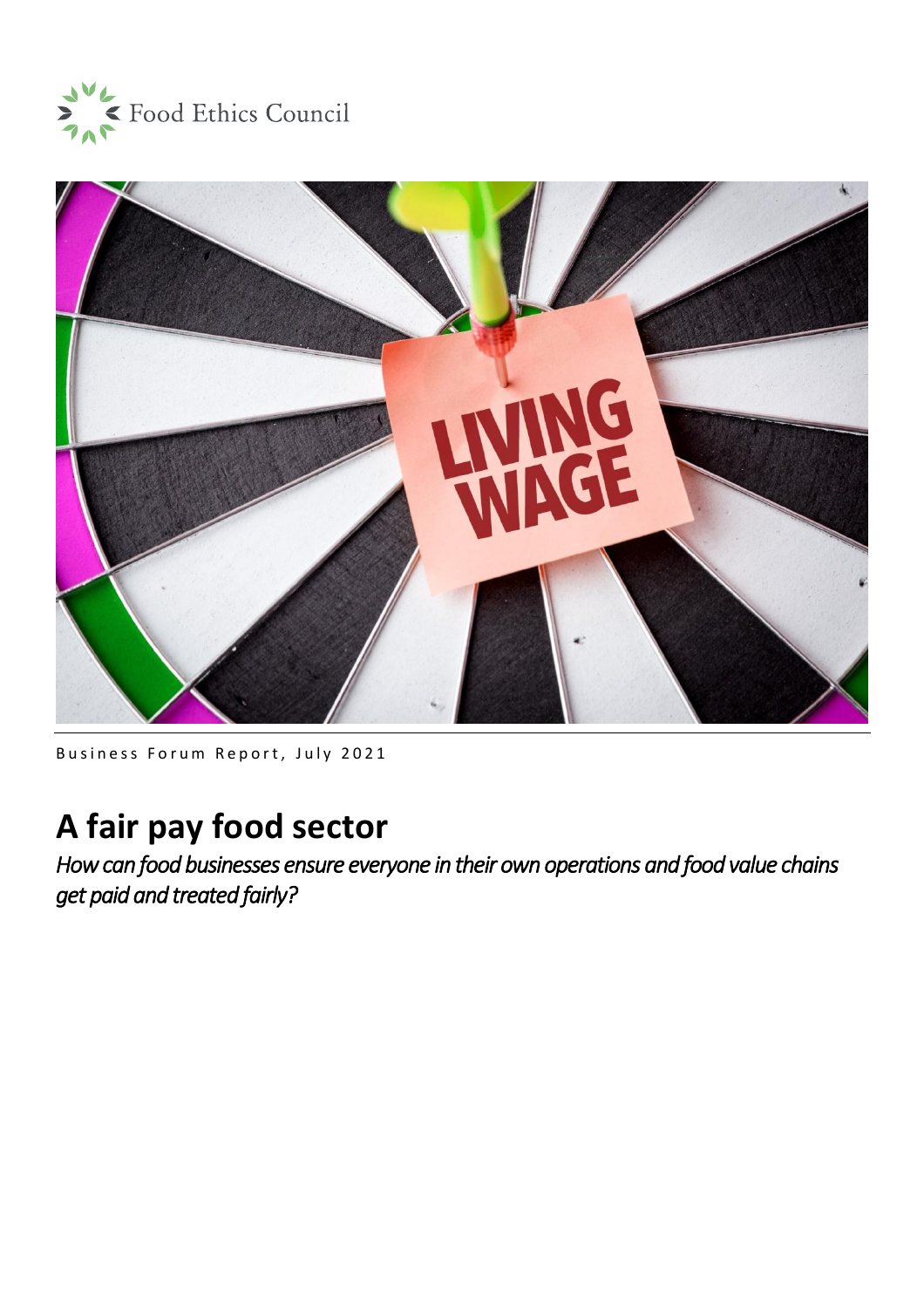

## A fair pay food sector in context

The real Living Wage is the hourly rate that employees need to meet living costs in the UK. Living Wage accreditation requires employers to pay the Living Wage to direct employees, and suppliers and contractors.

The real Living Wage rates are higher than the government-set National Living Wage. They are independently calculated by the Resolution Foundation, using the minimum income standard and then recalculating the more costly items such as transport, housing and childcare, according to the best available data sets for London and the rest of the UK.

The recommended rates are overseen by the Independent Living Wage Commission, which is made up of Living Wage accredited employers, trade unions, civil society and independent experts. As many of the commissioners are employers, they have an excellent understanding of what it means to balance the needs of the business with the needs of their staff to make ends meet.

"We need to change our conversation to really look at what are the root causes and what are the realistic steps we can do and begin to talk about progress that we're making towards a Living Wage and a living income in our global supply chains, rather than lots of great commitments but not much progress."

## Food sector wages

Many food businesses have had a tough two years, and even those that stayed open during the pandemic saw their incidental costs increase. However, a relatively strong financial performance alongside the crucial role that food sector employees have played during the COVID-19 crisis has shone a spotlight on the low pay of these employees.

A report by the Food Foundation in July 2021 (Broken Plate 2021) found that in 2020, 25% of workers in the food sector earned the Minimum Wage or below in comparison to 11% of workers across the UK. It also reported that levels of food insecurity amongst workers in the food sector were much higher than the population average during the pandemic, with 14% of food sector workers having experienced food insecurity in the six months to January 2020 in comparison to 9% of the general population.

Living Wage Foundation research has shown that 42% of supermarket workers (including cleaners, security, drivers and warehouse staff) are paid less than the real Living Wage (£9.90 across the UK and £11.05 in London). This equates to over 366,000 workers. Women and BAME employees are disproportionately affected by low pay in supermarkets.

## Benefits of a real living wage **For workers**

The poorest one-fifth of UK households need to spend 40% of their disposable income on food to meet the costs of the government's recommended diet. That is in comparison to 21% of disposable income in the next quintile up, and just 7% of the richest one-fifth's. This makes it very hard for the lowest paid workers to maintain a decent standard of living.

Staff on the Living Wage report that they earn enough money to support their families, invest in their children's education (e.g. by buying a laptop) and save for a rainy day. They are proud to work for a company that prioritises staff pay and more likely to be happy in their job. They report other benefits to working for a Living Wage employer too, such as more cross-skills training and not having to take on a second job to make ends meet.

To date, the Living Wage Foundation has accredited 9,500 organisations across the UK and recognised over 160 service providers. Collectively those organisations have uplifted over 320,000 staff to the real Living Wage and put over £1.7 billion back into low paid workers' pockets.

#### **For businesses and the economy**

When workers have more money in their pockets, they spend more, including on food, benefiting businesses and wider economy.

Research by Cardiff Business School found that 93% of Living Wage businesses have experienced clear improvements of KPI's e.g. retention of staff, improved motivation and better relationships between staff and their managers. A significant 86% of accredited employers said that it had improved their reputation.

In February 2021, US retailer Costco raised its base rate wages to \$16 an hour (\$1 more than the Democrat administration's proposed Living Wage). Over half of Costco's 180,000 employees are paid \$25 an hour. The Costco CEO sees the move as good business and a significant competitive advantage, minimising turnover and maximising employee productivity.

#### Barriers to a real Living Wage

Price and cost pressures within the food system are the biggest barriers to companies paying better wages.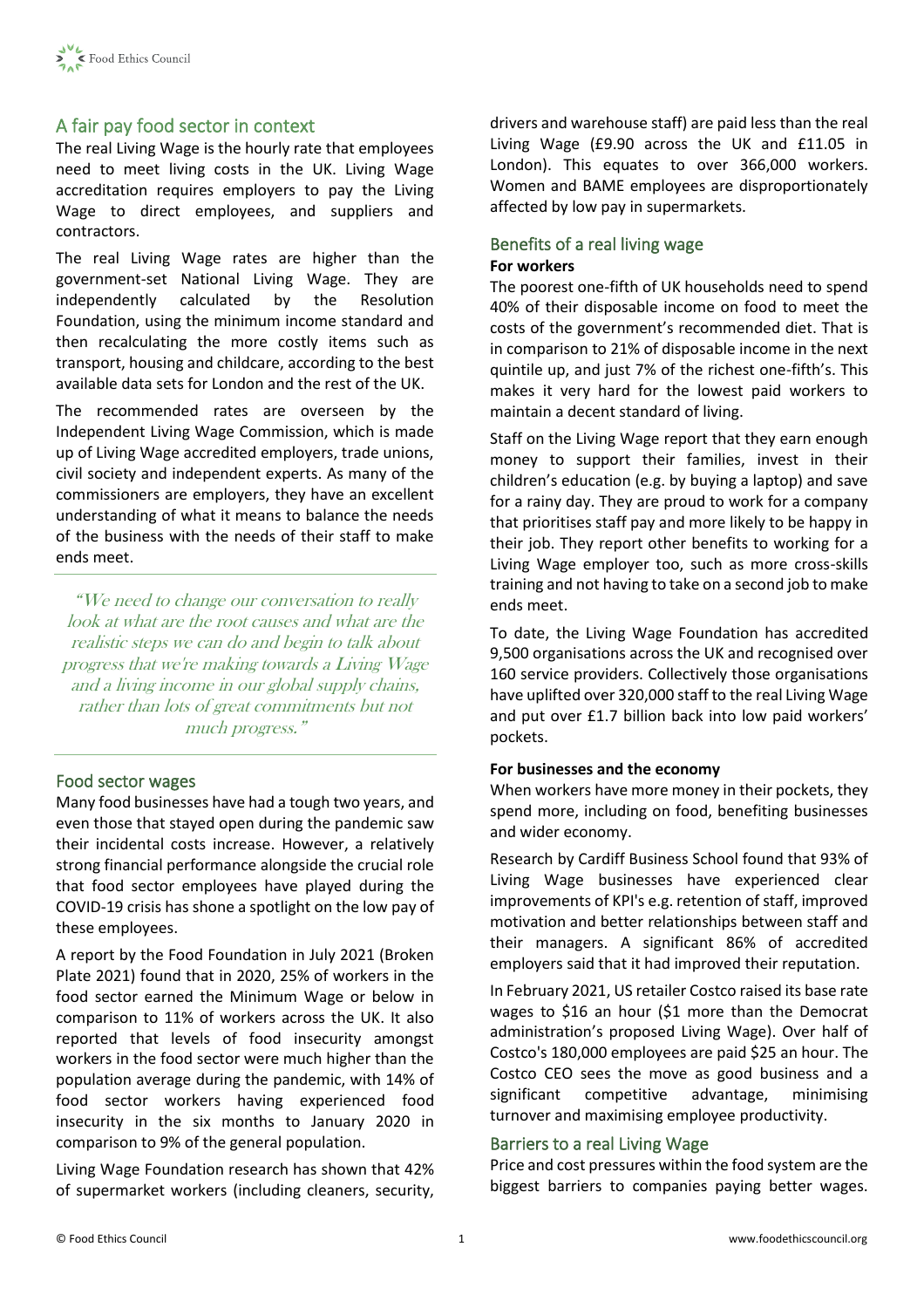Labour costs represent a high proportion of overall operating costs, and many food businesses operate on wafer thin margins. If labour costs go up, there are two possible results. Either the price of goods goes up, leading to inflation (which puts more pressure on the low paid), or savings must be found elsewhere usually by outsourcing production to, or importing goods from, countries with lower labour costs.

## "Food is cheap, far too cheap."

In the global food supply chain, unless a commitment to a Living Wage is linked to a commitment around sourcing, it could lead to everyone moving their sourcing to another country. Similarly, if UK labour costs went up because of a Living Wage, it might shift the sector towards greater automation, or to outsourcing labour outside of the UK.

Adopting a living wage does not solve the food sector issue of lack of skilled workers (e.g. butchers). Labour shortages in the food sector also need to be addressed, e.g. by supporting apprenticeships and offering relevant courses and qualifications.

There are concerns in some food businesses around the risk of being an early adopter and losing out to competitors. Some point out that unless everyone moves to adopt it at the same time, nobody will.

Introducing the Living Wage in the food industry will not always raise the pay of migrant workers, because many pay additional costs (e.g. recruitment fees or bonds) to agencies. The only people benefiting in those circumstances are (sometimes illegal) gangmasters or traffickers.

## Supply chains and the Living Wage

To ensure low pay is not outsourced, businesses must include contractors and suppliers in their commitment to fair wages. However, requiring a supplier to implement a Living Wage without understanding or addressing the underlying issues may have unintended consequences. The supplier might reduce the number of workers they employ or cut workers' hours. That is why the top priority should be the best interest of the workers.

Implementing a Living Wage across global supply chains is a challenge, but the success of the Living Wage Campaign in the UK is a good blueprint. It can be difficult to understand what a Living Wage looks like in the different jurisdictions across which a business works. Access to the required information is a necessary step for all businesses – including SMEs – to implement the Living Wage.

Work is ongoing to understand the gap between current and fair wages in different sectors and countries. In the meantime, having one consistent definition of a Living Wage, and using it to benchmark wages across global supply chains is a start. It does not deal with the root causes of *why* there is low pay in a sector, but it identifies *where* there is low pay and starts a conversation about *how* to address it.

Accreditation schemes similar to the UK's are being set up in around 12 countries. As part of this work, the key challenges have been identified that business face when they want to implement the Living Wage across their supply chain, and what a Living Wage looks like in the jurisdictions in which they operate.

## Investors and ESG

The short-term nature of business cycles, where company share prices are determined by quarterly profits, drives down costs, including wages. In this way, capital markets could be said to capture the lion's share of the value in the food system. Arguably, this needs to be rebalanced.

One way to do it is by investing in the workforce and a good job strategy that pays better wages, creates operational efficiencies, reduces prices, increases productivity and can increase quality. This benefits workers, the business and investors.

ESG (Environment and Social and Governance) issues are increasingly important to the investment sector. It is estimated that c1/3 of assets under management are managed with some sort of ESG integration (around \$53 trillion). The 'S' of ESG has historically been of less interest to investors than environmental and governance issues. This is partly because social issues are harder to quantify, measure and integrate into investment models. However, more investors are engaging with the 'S'. Some institutional investors see Living Wage accreditation as an indicator of good management and attitude towards the workforce.

ShareAction's Good Work Coalition of investors and the Living Wage Foundation are focused on the food system and food retailers because of the concerns around how food workers have been treated during the COVID-19 pandemic.

ESG issues are all interrelated. People from a BAME background are more likely to be paid less and have more insecure hours than white people in the UK. Soybean farmers paid a fair wage will not have to cut down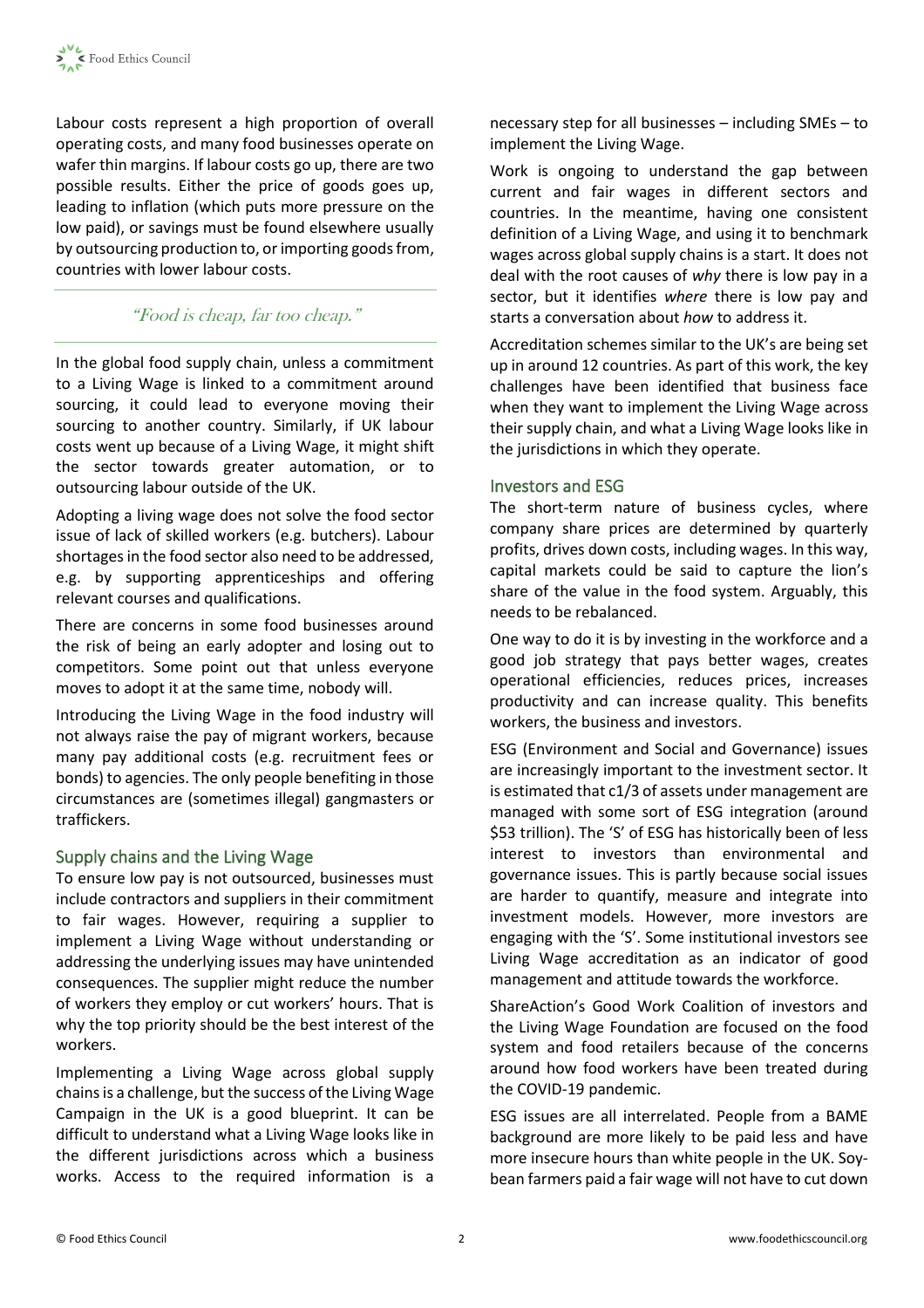as much rainforest to make ends meet. Food sector workers paid a Living Wage will not have to buy cheap ultra-processed foods that are bad for the environment and our health.

"We're increasingly talking about wanting to help create a more regenerative food system and we definitely see paying a fair price, human rights, as part of regenerative agriculture."

## Scaling up the Living Wage **Supporting suppliers**

The key ingredients to getting suppliers on board are trust, taking a holistic view, effective due diligence towards supplier costs and understanding supplier business models. Businesses wanting to implement the Living Wage in their supply chain must provide practical guidance and support. A Living Wage may require supply chain rationalisation, but will also help to establish longer term, more secure relationships.

A garment sector initiative supporting businesses and suppliers with a Living Wage is Better Buying. Run by a third-party organisation, it surveys suppliers on behalf of a company and asks questionsthat might be difficult for a company to ask directly. It is an anonymous feedback mechanism that gives companies a better picture of the challenges it is facing.

## **Government policy**

A clear government policy on what constitutes fair pay and a decent living would create a level playing field across all sectors. Arguably, campaigns like the Living Wage Foundation and the Campaign for the Real Living Wage have come about in the absence of government activity in this area.

There is a school of thought that mandating a real Living Wage would create inflationary pressure and increase unemployment. This argument was raised before the Minimum Wage came into being in the 1990s and was proved to be baseless.

Another way the government can influence fair pay is through the National Food Strategy, which the UK government is due to respond to in early 2022.

## **Compelling case studies**

Case studies of (food) businesses that pay the Living Wage would help others explain its benefits to internal and external stakeholders, including investors. They should set out the steps a business took to roll out the Living Wage, and what arguments were used internally to support the policy.

CostCo is a good case study. Unilever committed in January 2021 to requiring its global supply chain to pay a living wage, and could be a case study, but it is too soon to draw out learnings. It would be useful to have case studies from the budget end of the food sector.

"… seeing where we sit in the realms of the food system is always useful for me to communicate with our senior team."

## Pay differentials

UK listed companies must publish their pay ratios between the highest paid, the median quartile and the 25th quartile. Research by the High Pay Centre shows that food retailers have one of the biggest pay ratios of any sector in the UK. The average CEO to median employee pay ratio in the food sector is 140 to 1. Some of the largest supermarkets pay ratios are 300 to 1. This shows a lot of value being captured by the supermarkets, with the large share going to the highest paid executives.

The COVID-19 pandemic shone a light on the low pay and treatment of key and front-line workers. It also revealed how they are critical for the success and resilience of our societies, which has led to many people questioning whether such large pay ratios are fair. There have been several shareholder revolts over executive pay in recent years, which could be an early indicator of change. There is an argument that pay could be redistributed in the food retail sector to allow them to pay better wages to front line and key workers.

## Wider issues of fair treatment in the workplace **Living Hours**

Insecure (not enough and not regular) hours are a determinant of fair treatment in the workplace, and is particularly acute in the supermarket sector. Research by the Living Wage Foundation found that a typical supermarket employee works 28 hours per week in comparison to 37 hours across other sectors. Insecure hours drive costs up for employees. Being forced to take a short-notice shift means a worker pays more for last-minute childcare. Irregular shift patterns mean workers can't buy cheaper advance bus or train tickets.

To avoid this, businesses can commit to Living Hours. Run by the Living Wage Foundation, it requires decent notice periods for shifts (at least four weeks), and a right to contract within living hours (minimum 16 hours a week). This could be a big opportunity for businesses in the food sector; offering high wages and consistent hours delivers benefits to the business *and* staff.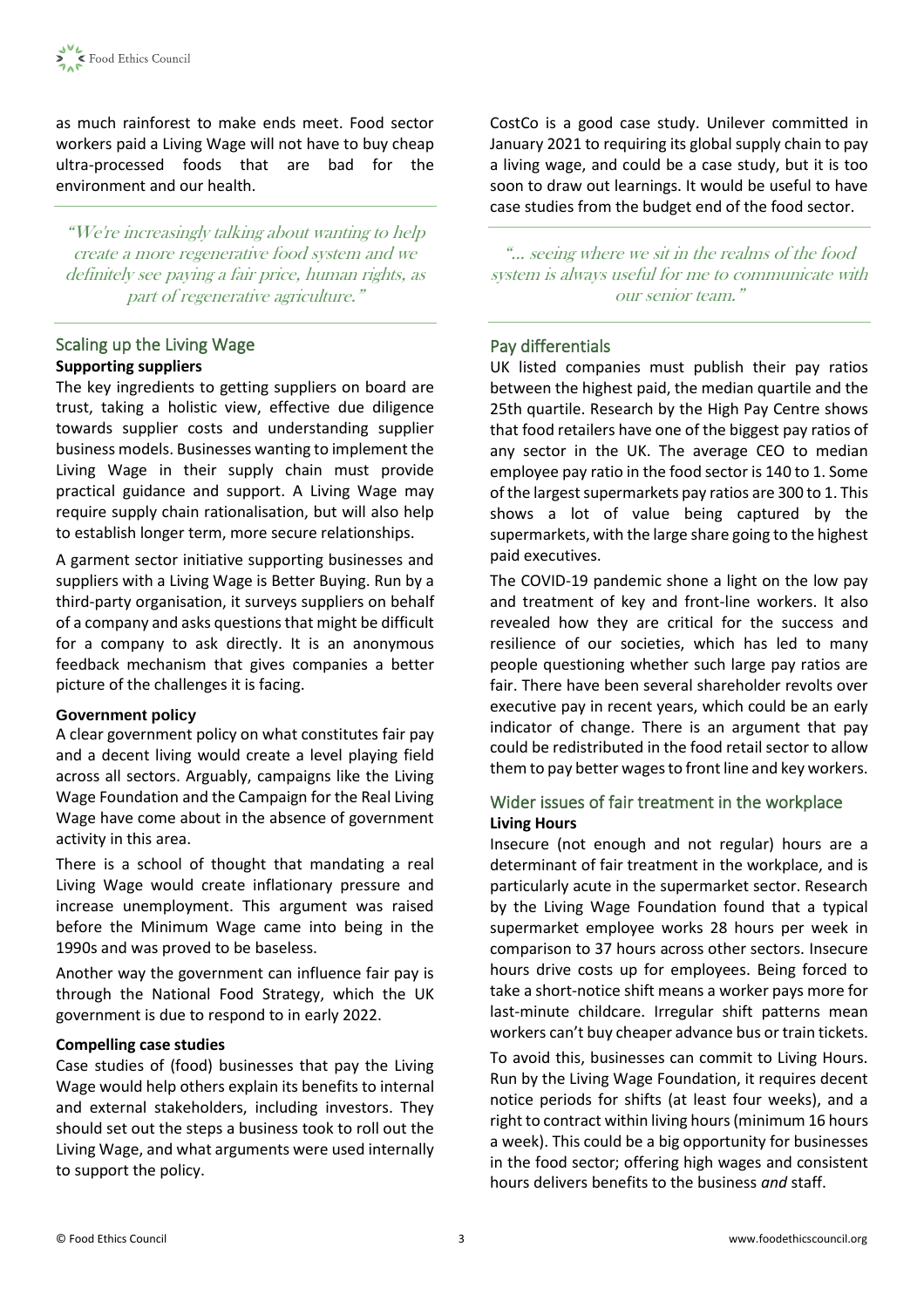## **Living Pensions**

The Living Wage Foundation is looking at what amount of money workers need to put away each month to ensure they have a decent standard of retirement. It is working towards a scheme to accredit businesses on that basis.

#### **Giving workers a voice**

Unionisation remains relatively strong across large chunks of the food sector, but has dropped off, compared to previous years. This must be remedied, so that the worker voice is heard and valued in discussions about pay and benefit packages. Whether by unionisation or other mechanisms, staff must be able to tell management how policies affect them.

#### **Agency worker rights**

Using agency workers in the food sector is of concern. Agency staff must be included in any fair wage policy, otherwise businesses can outsource low pay and not include it in their pay gap reporting.

The Living Wage accreditation requires third party staff to be included. Foodservice providers ISS and Sodexo are two large businesses whose agency staff are paid the Living Wage.

Agency workers can rarely access the same benefits that full employees enjoy (e.g. statutory sick pay). This must be addressed, alongside mechanisms for agency workers to raise issues with management.

## New ways of doing business

Implementing a living wage requires thinking differently about supplier relationships. Some food companies are already increasing the number of longer-term contracts with fewer strategic partners to work out how to face common challenges. This kind of secure trading relationship leads to security for workers in the supply chain. Some food businesses have short and circular long-term supply chains. The raw material is sold to suppliers to process, and the end product is sold back to the business.

An important prerequisite for a longer-term relationship is to look beyond just wages and embed supplier performance and capability into the tender process.

"One of the things we're looking at is shorter supply chains, which helps to take away some of the people that might take some of the money out of the food chain."

## Concluding comments

Government has a responsibility to address low pay in the workforce. However, it should not bear the responsibility alone. All stakeholders must tackle the issue if we're going to address better wages, better working conditions, better health, better retirement and all the things that are needed for everyone to have a decent quality of life. This must start with society valuing our front line and key workers much more than it does currently.

## **What next?**

#### **Selected key questions:**

- *What does a fair supply chain look like, and how can it be achieved?*
- *How can we ensure everyone in the food system is paid fairly (in the UK and abroad), and at the same time deal with the demand for cheap food?*
- *How can we roll out the Living Wage across our supply chain, and how do we even broach the subject with our suppliers?*
- *How can we avoid exporting low pay to other countries?*

#### **Further resources**

- Food Foundation: Broken Plate 2021 [https://foodfoundation.org.uk/publication/broken-plate-](https://foodfoundation.org.uk/publication/broken-plate-2021)[2021](https://foodfoundation.org.uk/publication/broken-plate-2021)
- Food Foundation: A crisis within a Crisis, the impact of Covid-19 on household food security [https://foodfoundation.org.uk/publication/crisis-within](https://foodfoundation.org.uk/publication/crisis-within-crisis-impact-covid-19-household-food-security)[crisis-impact-covid-19-household-food-security](https://foodfoundation.org.uk/publication/crisis-within-crisis-impact-covid-19-household-food-security)
- Living Wage Foundatio[n https://www.livingwage.org.uk/](https://www.livingwage.org.uk/)
- Cardiff Business School: The Living Wage employer experience [https://www.livingwage.org.uk/sites/default/files/Cardiff](https://www.livingwage.org.uk/sites/default/files/Cardiff%20Business%20School%202017%20Report.pdf)
- [%20Business%20School%202017%20Report.pdf](https://www.livingwage.org.uk/sites/default/files/Cardiff%20Business%20School%202017%20Report.pdf) • Prof Zeynep To[n https://www.zeynepton.com/research/](https://www.zeynepton.com/research/)
- High Pay Centre <https://highpaycentre.org/>
- UN Guiding Principles on Business and Human Rights <https://www.unglobalcompact.org/library/2>
- World Benchmarking Alliance <https://www.worldbenchmarkingalliance.org/>
- IDH Living Wage road map [https://www.idhsustainabletrade.com/living-wage](https://www.idhsustainabletrade.com/living-wage-platform/)[platform/](https://www.idhsustainabletrade.com/living-wage-platform/)
- Fabian Commission on food and poverty [https://fabians.org.uk/fabian-commission-on-food-and](https://fabians.org.uk/fabian-commission-on-food-and-poverty/)[poverty/](https://fabians.org.uk/fabian-commission-on-food-and-poverty/)
- Food Ethics Council: Food Justice [https://www.foodethicscouncil.org/resource/food\\_justice](https://www.foodethicscouncil.org/resource/food_justice_report/) [\\_report/](https://www.foodethicscouncil.org/resource/food_justice_report/)
- National Food Strategy <https://www.nationalfoodstrategy.org/>
- Better Buying <https://betterbuying.org/>